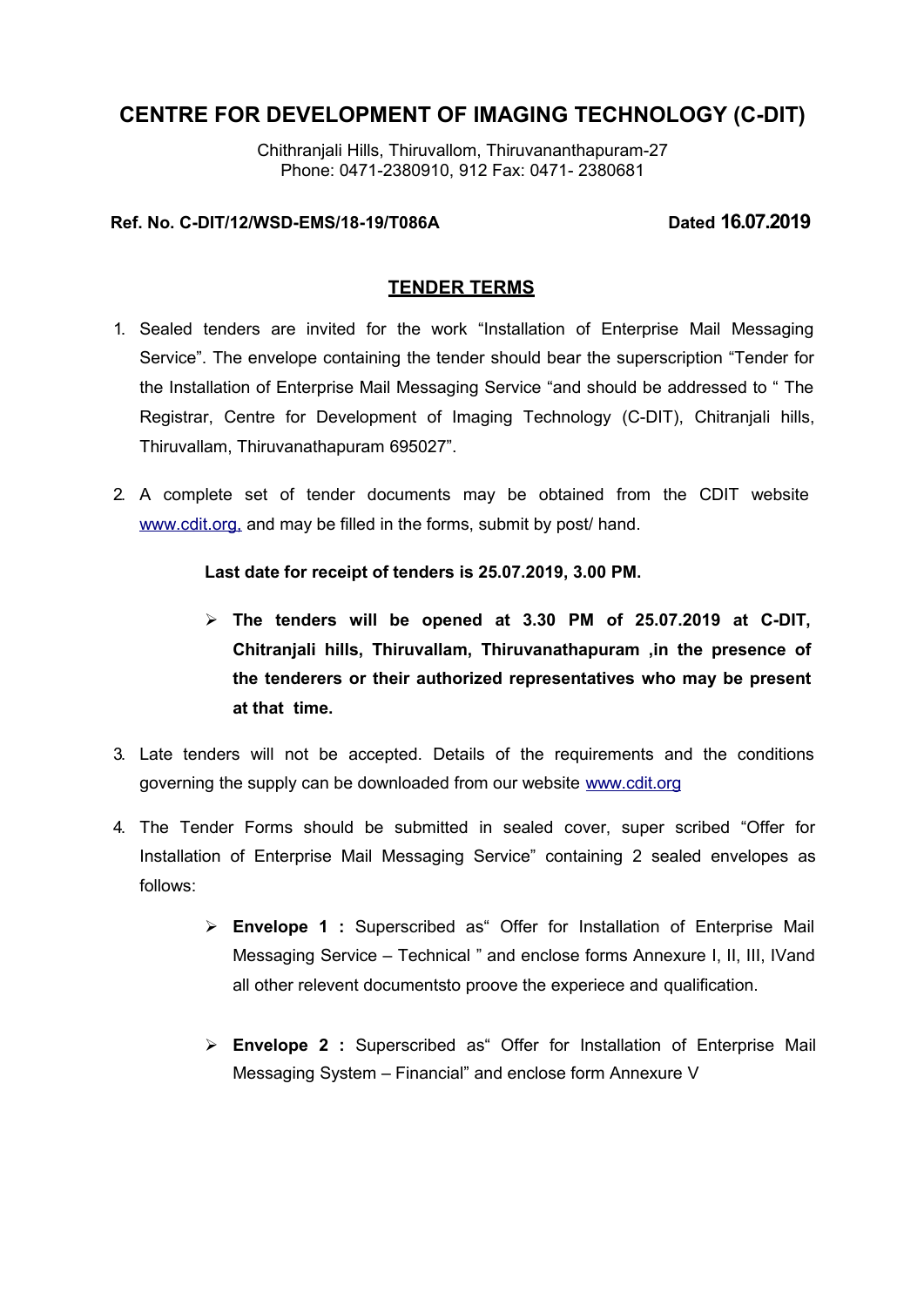### **5. SCOPE OF WORK**

 To overcome the limitations of existing Messaging Solutions deployed across CDIT, there is a need to set up a mail server for hosting multiple email domains. The proposed EMMS should have the facility to access the mail services over a web-based email system as well as using desktop and mobile mail clients using the POP3, IMAP and SMTP protocols. CDIT need to add domains and corresponding users as per requirement from our clients.

# **Objective**

- $\triangleright$  Standardization in email addresses.
- $\triangleright$  Add domains and users as per requirment
- $\triangleright$  Better establishment of email policy or security policy across the firm.
- $\triangleright$  To implement sufficient security measures and regular backup of emails to mitigate various risks

# **TECHNICAL REQUIREMENT**

### **6. Mail Messaging Solution should facilitate**

- a) All the features of modern mail servers SMTP / POP3 / IMAP, to access the mail services over a web-based email system using desktop and mobile mail clients
- b) Ensure antivirus, antispam Security (Filter incoming mail for spam and virus)
- c) Prefer free & open source messaging solution.
- d) Configure LDAP server and use it as centralized authentication system for other applications.
- e) Integrate applications to take care of contact management, file sharing, calendaring, and more.
- f) Deliver Mail Messaging System along with complete source code in a docker container.
- g) Create reports against usage domain/user-wise.
- h) Build multiple administrator functionality.
- i) Provision should be there to limit the number of mails, a user can send in a day or in an hour and the rate at which these mails can be sent.
- j) Provision should be there to insert domain-specific DKIM (domainkeys identified mail) signatures in outgoing mails.
- k) Provision should be there to send bulk mails and ensure these of should not get blocked.
- l) Involve the Technical Team of CDIT in the process of setting up email server and also should give training on all aspects of the EMMS.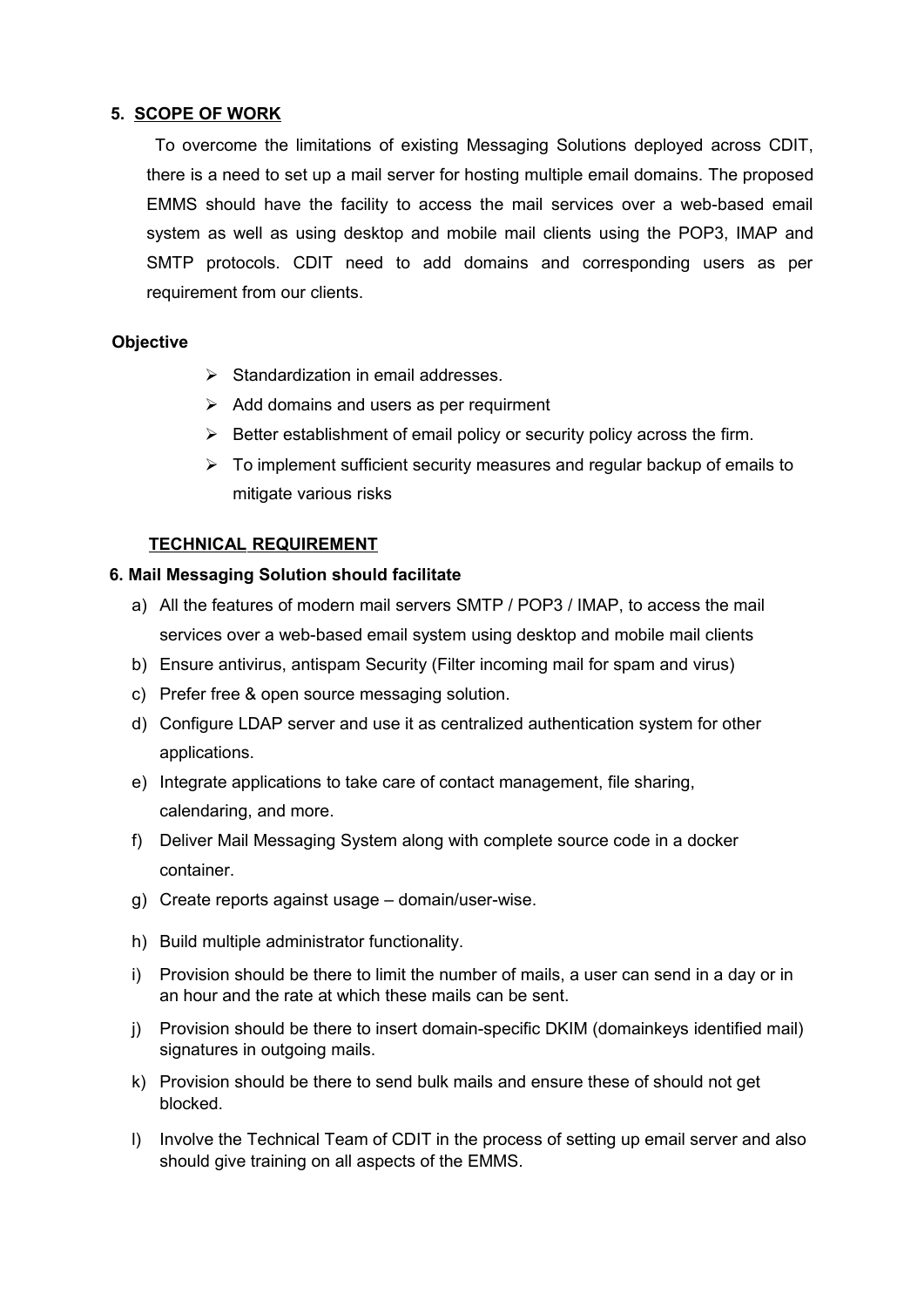- m) The mail server should allow C-DIT administrator to do the following:
	- $\triangleright$  Add domains and corresponding users
	- $\triangleright$  Configure domain/user limits and quotas
	- $\triangleright$  View reports of usage domain/user-wise
	- $\triangleright$  Change passwords
	- $\triangleright$  Monitor server resources and various parameters

#### 7 . **GENERAL INSTRUCTIONS**

- a) The Bidders are requested to read the tender documents thoroughly.
- b) The Bidder shall duly fill in all the information specified in the Eligibility criteria. In the event of any additional information required by C-DIT other than that specified in the eligibility criteria, the bidder shall duly submit such information within the prescribed time. The Bidder shall submit the Tender Documents duly signed on each page as a part of the bid. It shall be expressly agreed herein by the bidder that he has read and understood the complete Tender Document and other documents / requirements and shall comply with the same except what is stated in specified Deviation / Noncompliance statement format.
- c) C-DIT reserves the right to verify the operation and performance of Projects implemented by the Bidder and the Bidder shall permit C-DIT to do so. C- DIT will evaluate the information submitted by the Bidder with regard to Bidder's capacity.
- d) Bids received with incomplete information / documents shall be rejected. Bids not adhering to Terms, Conditions, Specifications and other details as given in this document may be summarily rejected.
- e) All deviations from the Terms, Conditions and other details of Tender documents should be separately and clearly submitted.
- f) Modification or Withdrawal of Offers is not permissible after its submission.
- g) To assist in the scrutiny, evaluation and comparison of offers, C-DIT may, at its discretion, ask some or all Bidders for clarification of their offers.
- h) Preliminary Scrutiny: Centre for Development of Imaging Technology, C- DIT will scrutinize the offers to determine whether they are complete, whether any errors have been made in the offer, whether required technical documentation has been furnished, whether the documents have been properly signed, and whether items are quoted as per the schedule. C-DIT may, at its discretion, waiveany minor non-conformity or any minor irregularity in an offer. This shall be binding on all Bidders and C-DIT reserves the right for such waivers.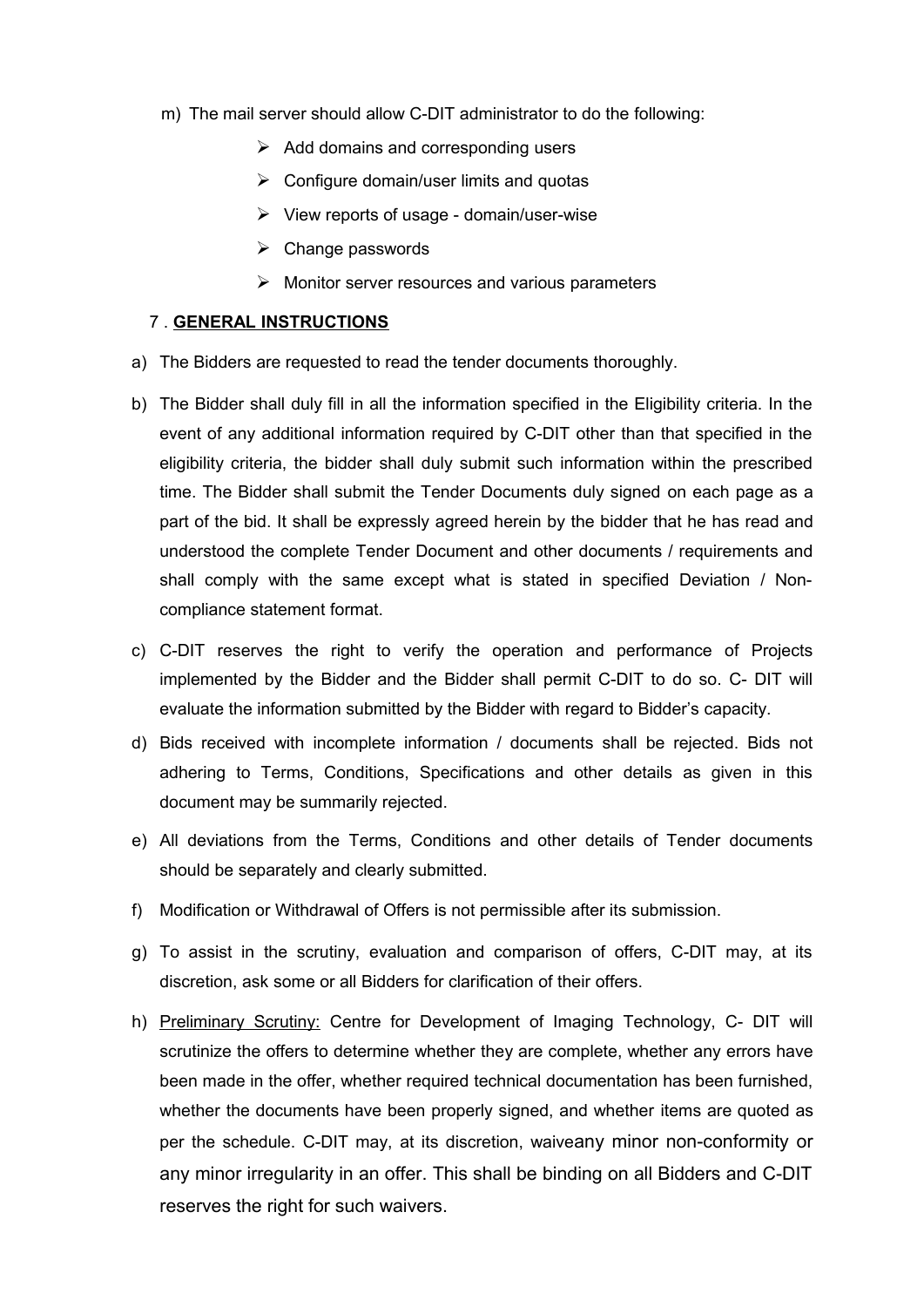- i) The Bidder should abide by the terms and conditions specified in the tender document. If Bidders submit conditional offers, they shall be liable for outright rejection.
- j) C-DIT shall be under no obligation to accept the lowest or any other offer received in response to this tender notice and shall be entitled to reject any or all offers including those received late or incomplete offers, without assigning any reason whatsoever. C-DIT reserves the right to make any changes in the terms and conditions of the tender.
- k) The offers containing erasures or alterations will not be considered. Technical details must be completely filled in. Correct technical information of the service being offered must be filled in. Filling up of the information using terms such as "OK", "accepted", "noted", "as given in brochure / manual" is not acceptable. C-DIT may treat offers not adhering to these guidelines as unacceptable.
- l) Bidders are not allowed to submit bids in consortium
- m) Bidders are not allowed to subcontract the work in any manner.
- n) The work completion period for development and launch of EMMS shall be 15 days from the date of issuing of work order

# **8. ELIGIBILITY CRITERIA OF BIDDERS**

 Bids from those firms which in their individual capacity, satisfy the following eligibility criteria, only will be considered for further evaluation.

- a) The bidder should have a minimum of 5+ years of experience in Implementation and maintenance of Establishing Mail messaging system
- b) The Bidder should have experience in implementing similar solutions for at least 5 organizations with 50 or more email IDs per organization support in English.
- c) The Bidder should have experience in implementing e-mail cluster servers.
- d) Relevant account statements for the last three years (2014-15, 2015-16 and 2016- 2017) certified by chartered accountants need to be submitted.
- e) Bidder should have experience in developing and implementing solutions based on open source technologies and provide relevant experience certificate from its clients.The Bidders should have operations in Kerala State with offices in the state, for the past five years.
- f) The bidder shall not have been blacklisted by any PSU/ Government department. Selfdeclaration need to be submitted.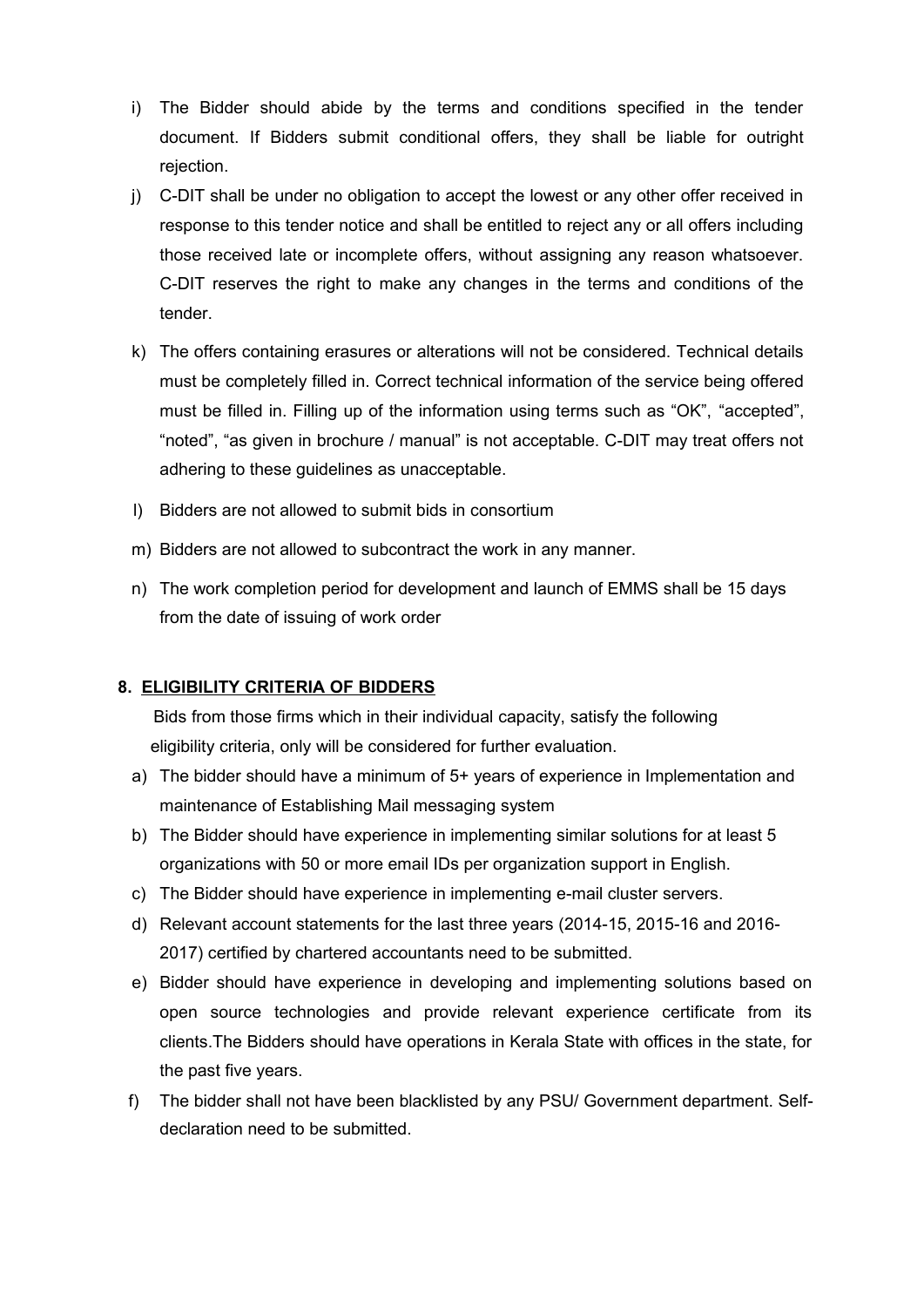#### **9. OTHER TERMS AND CONDITIONS**

a) The Bidders are responsible for completing the work to the entire satisfaction of the undersigned or his authorized representatives. In case any defect/ failure is noticed, such item/ work will be rejected at the risk and cost of the bidder.

- b) Tenders shall invariably be accompanied by catalogues and leaflets giving full specifications of technology quoted. Technical particulars and other details of the items offered, 'brand make' and complete specification should be mentioned in the tender as applicable. In the absence of full details and specification, the tenders for the items will be rejected.
- c) The undersigned does not bind himself to accept the lowest tender and reserve himself the rights of accepting the whole or any part of the tender and the bidder shall be bound to execute the same at the rates quoted.
- d) The rate should be quoted for the unit/system shown in the list and tenders which do not indicate this essential information will not be considered.
- e) On taxable items of supply, Tax shall be shown separately and taxes will be paid at the ruling rates applicable.
- f) The rate quoted by the Bidder shall be inclusive of all applicable transportation and installation charges if any at site. Rates quoted by the bidder shall be valid for a period of six months from the date of opening of the tender.
- g) Delivery/ work completion period shall be specifically indicated in the tender and strictly adhered to. Any extension in the delivery/ work completion period after the order is placed may result in cancellation of the order. Ln case the Bidder became unable to affect supply/ execution of work within the time limit prescribed by C-DIT, the order is likely to be cancelled and items will be arranged by C-DIT from elsewhere and the earnest money deposited along with security deposit collected from the bidder will be forfeited.
- h) The rate quoted for the service shall be final and no enhancement will be allowed under any circumstances. Any enhancement of rate will cause the cancellation of the work order and the security deposit will be forfeited.
- i) All items offered shall conform in all respects to the relevant Indian Standard Specification with up to date amendments wherever applicable.
- j) If the bidder furnishes wrong and/or misguiding data, statement(s) etc. About technical acceptability of the goods and services offered by it, its tender will be liable to be ignored and rejected in addition to other remedies available to the purchaser in this regard.

k) The work has to be completed within 15 days from the date of receipt of confirmed work order

l)Any dispute / differences between the parties arising out of and in connection with the contract shall be settled amicably by mutual negotiations. Unresolved disputes/ differences, if any, shall be settled by Arbitration and the arbitration proceedings shall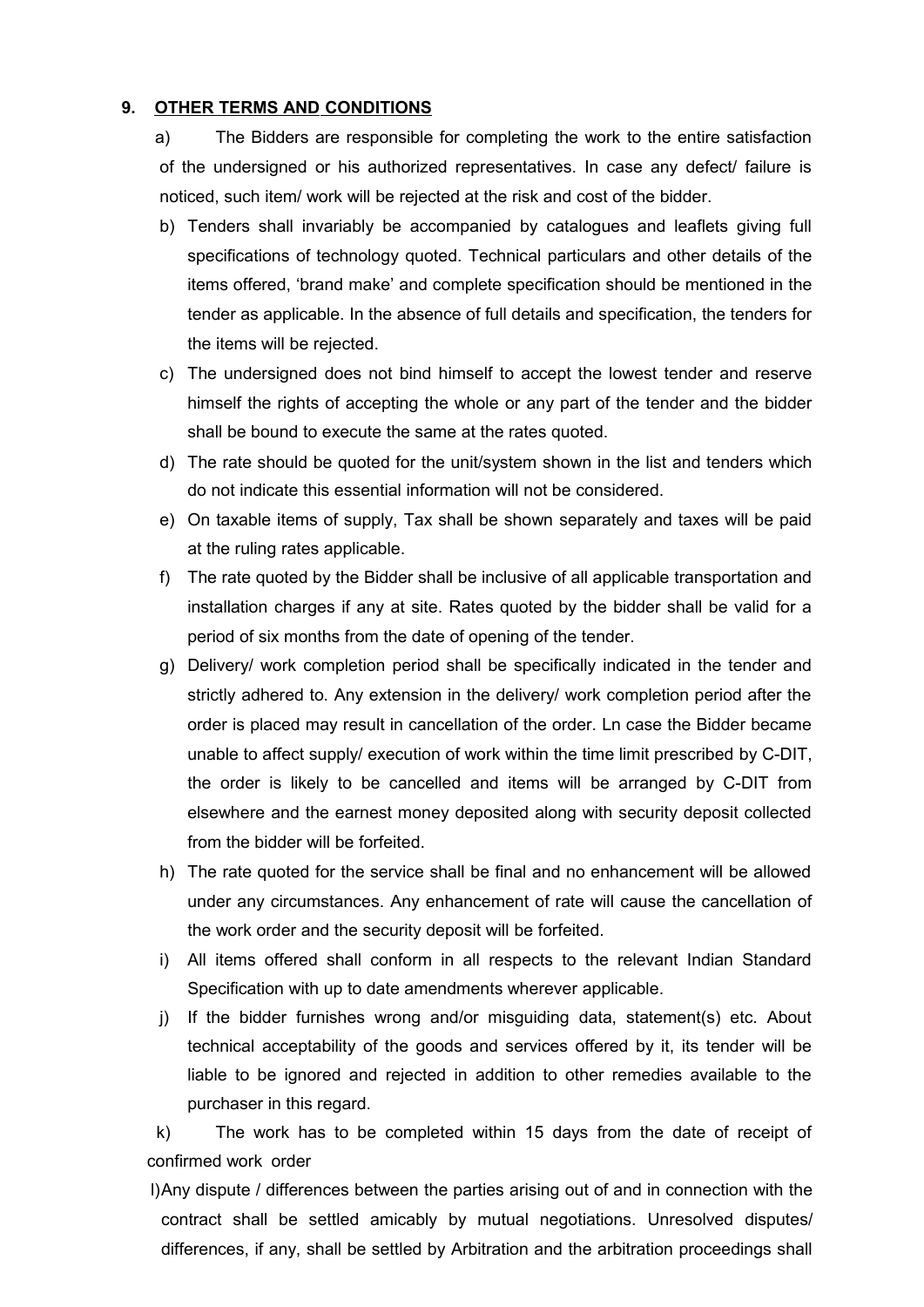be conducted at Thiruvananthapuram (India) in English language, under the Indian Arbitration and Conciliation Amendment Act, 2015. Unsettled disputes will be referred to courts and courts in Thiruvananthapuram/ Kerala will have exclusive jurisdiction over the same.

10 . **PERIOD OF VALIDITY OF BIDS -** Bids shall remain valid for 180 days after the date of bid opening prescribed by C-DIT.

- 11. **EVALUATION METHODOLOGY** Centre for Development of Imaging Technology, C- DIT shall evaluate and compare the bids determined to be substantially responsive. Any effort made by the Bidder to influence C-DIT in the evaluation / contract award decision, may result in the rejection of his bid. Each Bid will be evaluated using the criteria and process outlined below.
	- $\triangleright$  The technical evaluation of Bids shall be carried out first by the C-DIT. Only those Commercial Bids from those bidders who qualify in the technical evaluation shall be considered further.
	- $\triangleright$  The Commercial Bid with the lowest price will be the highest evaluated bid, eligible for further negotiations with C-DIT.
- **11.1 EVALUATION OF BIDS**  The Bidding process shall be a two-stage process. Prior to the detailed evaluation of the Technical Bids, C-DIT shall determine whether each bid is (a) complete (b) is accompanied by the required information and documents and (c) is substantially responsive to the requirements set forth in the tender document. A substantially responsive Bid is one, which conforms to the requirements, terms, conditions and specifications of the Tender without any deviation. The decision of C-DIT regarding the evaluation in this regard shall be final and binding on all Bidders.

 $\triangleright$  C-DIT may at its sole discretion, waive any minor or nonconformity or irregularity in a Bid Document, which does not constitute a material deviation,provided such a waiver does not prejudice or affect the relative ranking of any Bidder.

- $\triangleright$  The Tend er Evaluation Committee may choose to conduct technical negotiation or discussion with any or all the Bidders.
	- $\triangleright$  The Bidder may have to demonstrate an EMMS designed by them during the Technical presentation

| SI No | <b>Criteria</b>                                                                                                                                                     | <b>Score</b>     | Maximum<br><b>Score</b> |
|-------|---------------------------------------------------------------------------------------------------------------------------------------------------------------------|------------------|-------------------------|
|       | Years of Experience in the industry. Company<br>shall produce the years of experience certificate<br>from work orders and certificate from Chartered<br>accountant. | 5 Marks/<br>year | 25                      |

 $\triangleright$  The Scoring for Technical Evaluation will be as under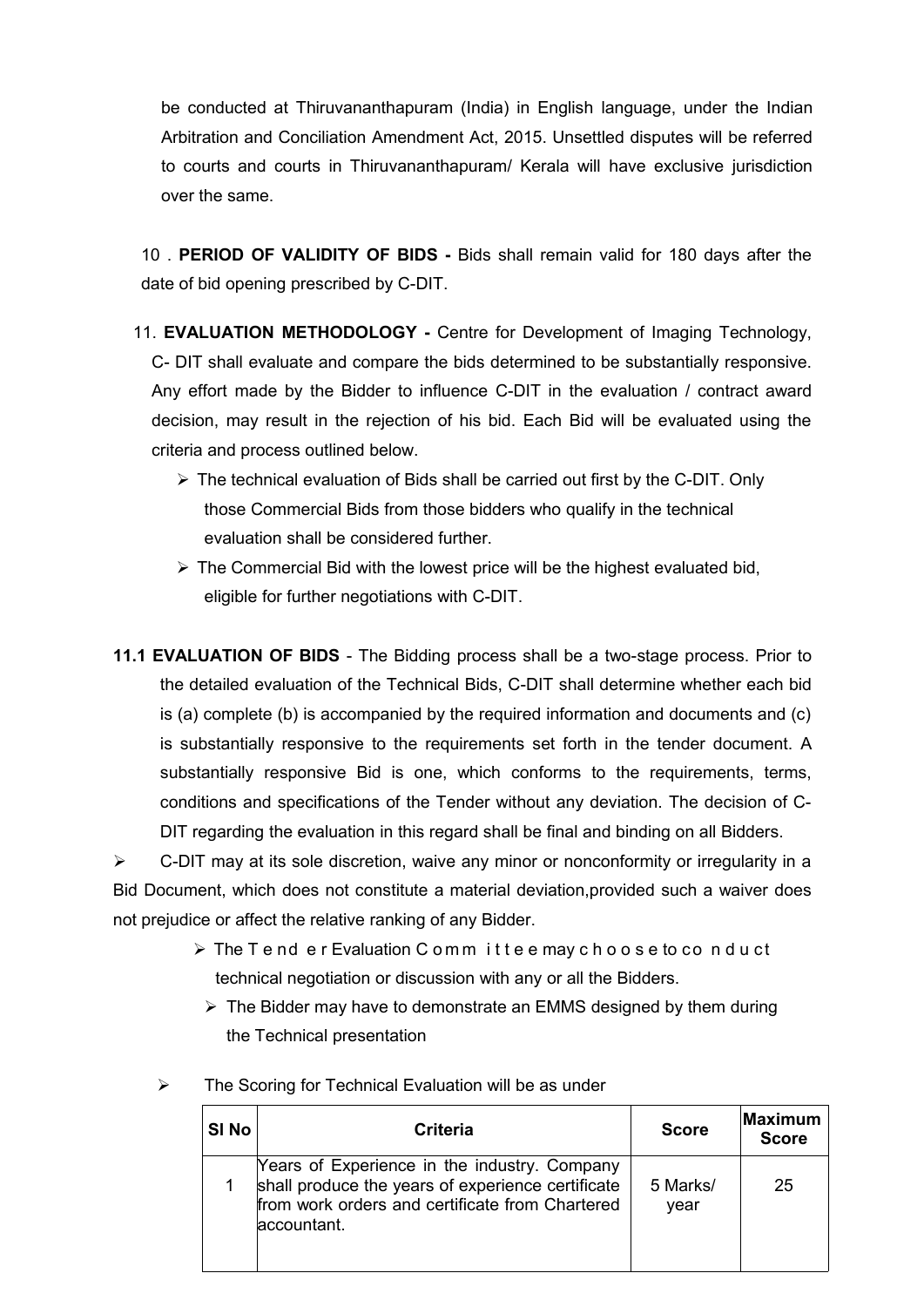|   | Experience in Handling Government projects.<br>Company shall show case the experience with<br>the work orders and certified by chartered<br>accountant | 10 Marks/<br>Year | 50 |
|---|--------------------------------------------------------------------------------------------------------------------------------------------------------|-------------------|----|
| 4 | Demo/ Presentation by the bidder, with the<br>criteria, specified as per the tender document.                                                          | 20 marks          | 20 |
| 5 | Understanding the requirement                                                                                                                          | marks             |    |

 $\triangleright$  Based on the results of the Technical evaluation, C-DIT shall then proceed to open and evaluate the Commercial Bid of those Bidders who qualify in the Technical evaluation. The Commercial evaluation will take into account the information supplied by the Bidders in the Commercial Bid, and the same shall be evaluated in accordance with the evaluation criteria specified in the tender document.

### **12. CONTRACT TIME PERIOD:**

- The services under the contract for "Implementation and Maintenance of EMMS" will be provided for one year from the date of setting up of the solution.
- $\triangleright$  Contract period for update and maintenance will be one year thereafter.
- $\triangleright$  The bidder is not authorized to terminate the agreement before its maturity.

# **13. PAYMENT TERMS:**

- $\geq$  80% of the total cost shall be paid after successful Implementation of EMMS
- $\triangleright$  Balance20% of the total cost shall be paid after successful completion of one year OR on against submission of bank guarantee for equivalent amount.
- 14. **GUARANTEE/ WARRANTY**  All programming and installation as delivered shall carry a one-year warranty. All the source code and credentials should be handed over to C-DIT.
- 15. **SIGNING OF AGREEMENT**  The Bidder shall execute an Agreement with C-DIT within 7 days from the date of work order.
- 16. **Authority:** The authority for the acceptance of the tenders rests exclusively with the C-DIT. The C-DIT does not undertake to accept the lowest or any particular tender or to assign any reason whatsoever for the rejection of any tender.
- 17. At any time prior to the deadline for submission of tenders, the C-DIT may, for any reason deemed fit by it, modify/amend the tender documents by issuing suitable amendment(s)/ corrigendum's to it. Corrigendum to this tender shall be published in the site [www.cdit.org.](http://www.cdit.org/) Prospective bidders are advised to regularly visit the website: [www.cdit.org to](http://www.cdit.org/) keep track of corrigendum, if any.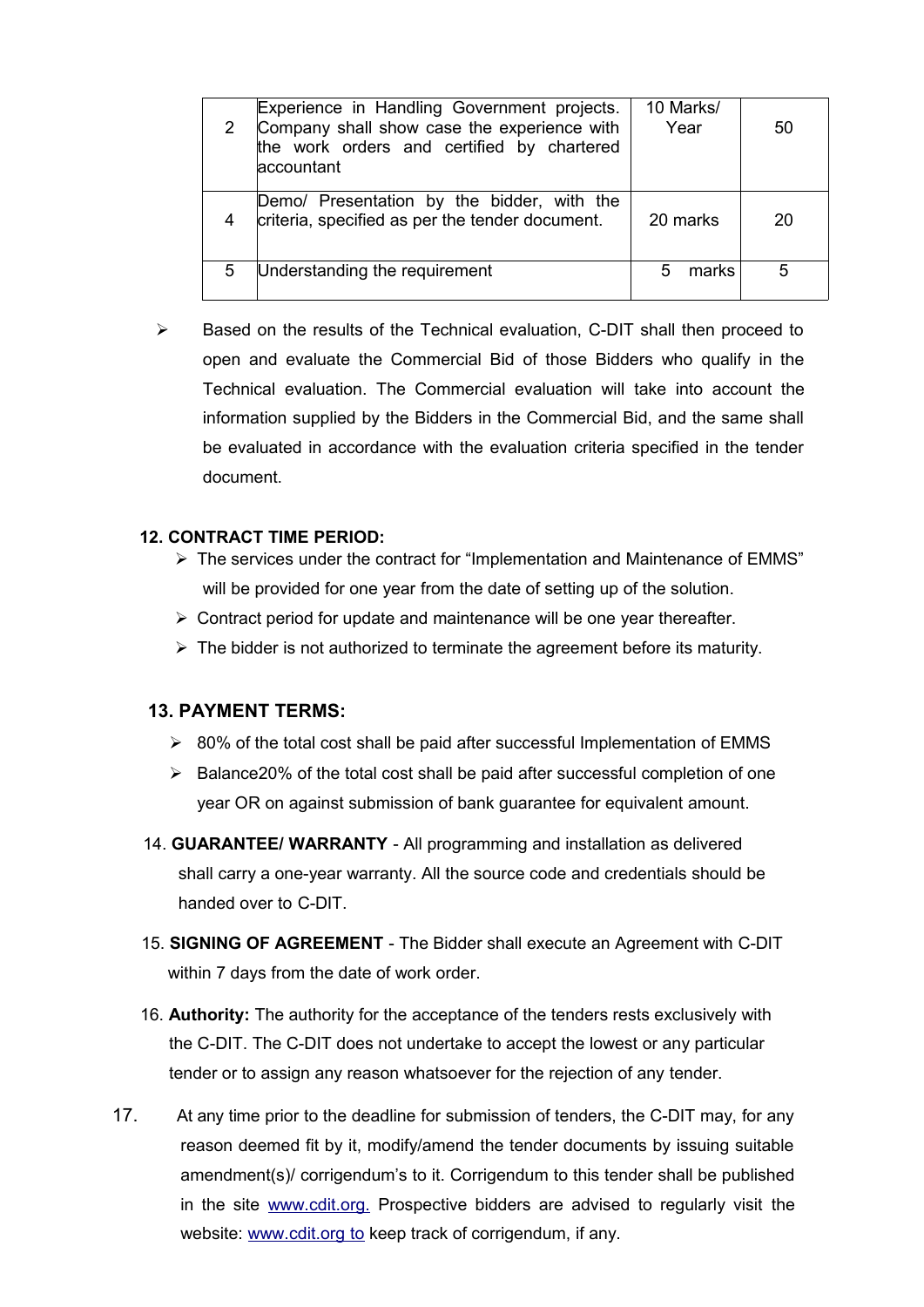- 18. In case of doubt: If the bidder have any query on technical specifications or on terms & conditions stipulated above, please send your queries to [cdit@cdit.org.](mailto:cdit@cdit.org)
- 19. **Last date for receipt of tenders is 25.07.2019, 3.00 PM**

**Sd/- REGISTRAR, C-DIT Dated: 16.07.2019**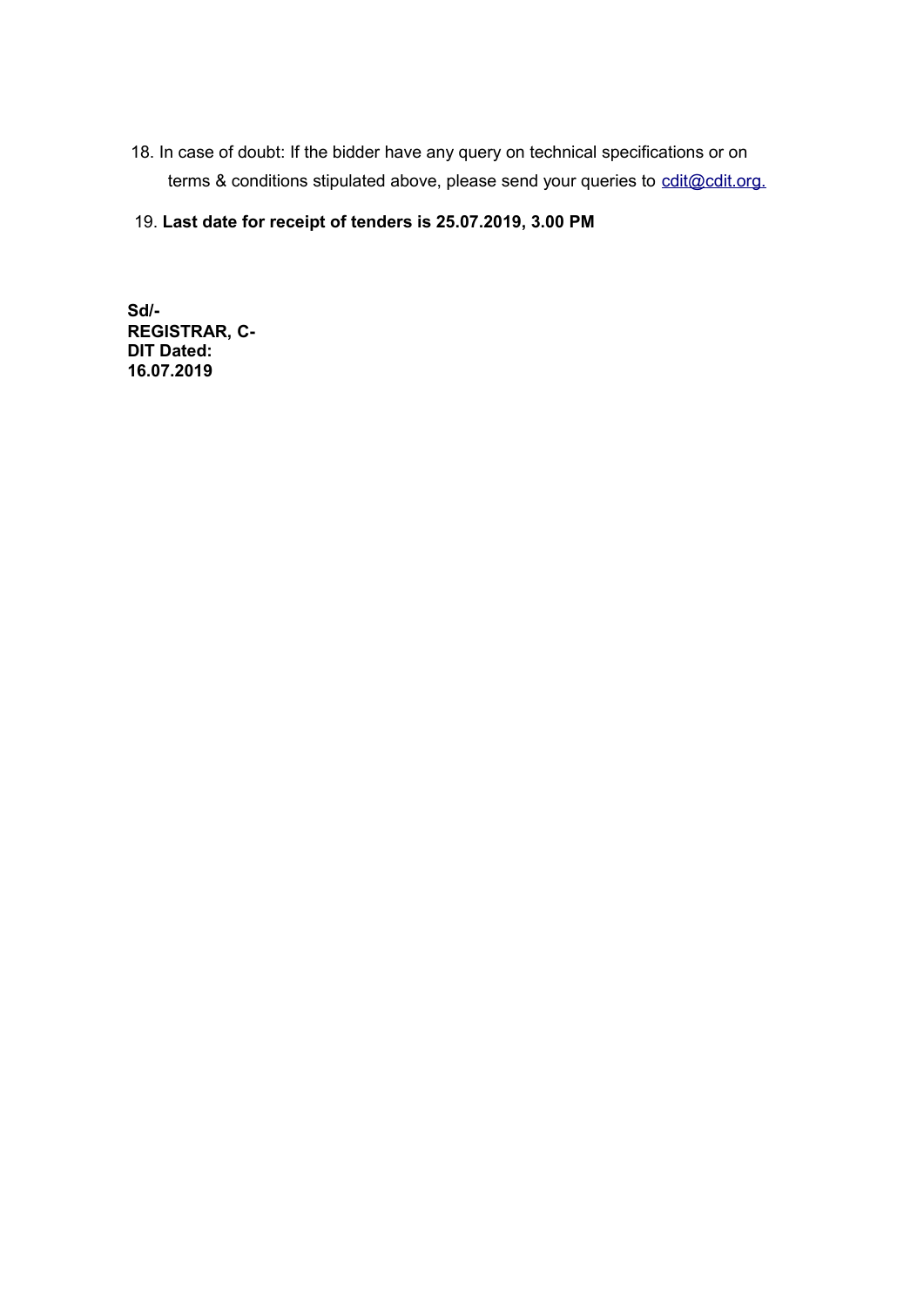Chithranjali Hills, Thiruvallom, Thiruvananthapuram-27 Phone: 0471-2380910, 912 Fax: 0471- 2380681

**Ref. No. C-DIT/12/WSD-EMS/18-19/T086A Dated 16.07.2019**

# **Annexure I - Deviation Statement**

### **Deviations from Technical Specifications and Terms and Conditions**

| SI.No | <b>Technical Specification in</b><br>the Tender document and<br>reference paragraph | <b>Deviation</b><br>offered | <b>Reasons for Deviation</b> |
|-------|-------------------------------------------------------------------------------------|-----------------------------|------------------------------|
| 1.    |                                                                                     |                             |                              |
| 2.    |                                                                                     |                             |                              |
| 3.    |                                                                                     |                             |                              |
| 4.    |                                                                                     |                             |                              |
| 5.    |                                                                                     |                             |                              |
| 6.    |                                                                                     |                             |                              |
| 7.    |                                                                                     |                             |                              |
| 8.    |                                                                                     |                             |                              |
| 9.    |                                                                                     |                             |                              |
| 10.   |                                                                                     |                             |                              |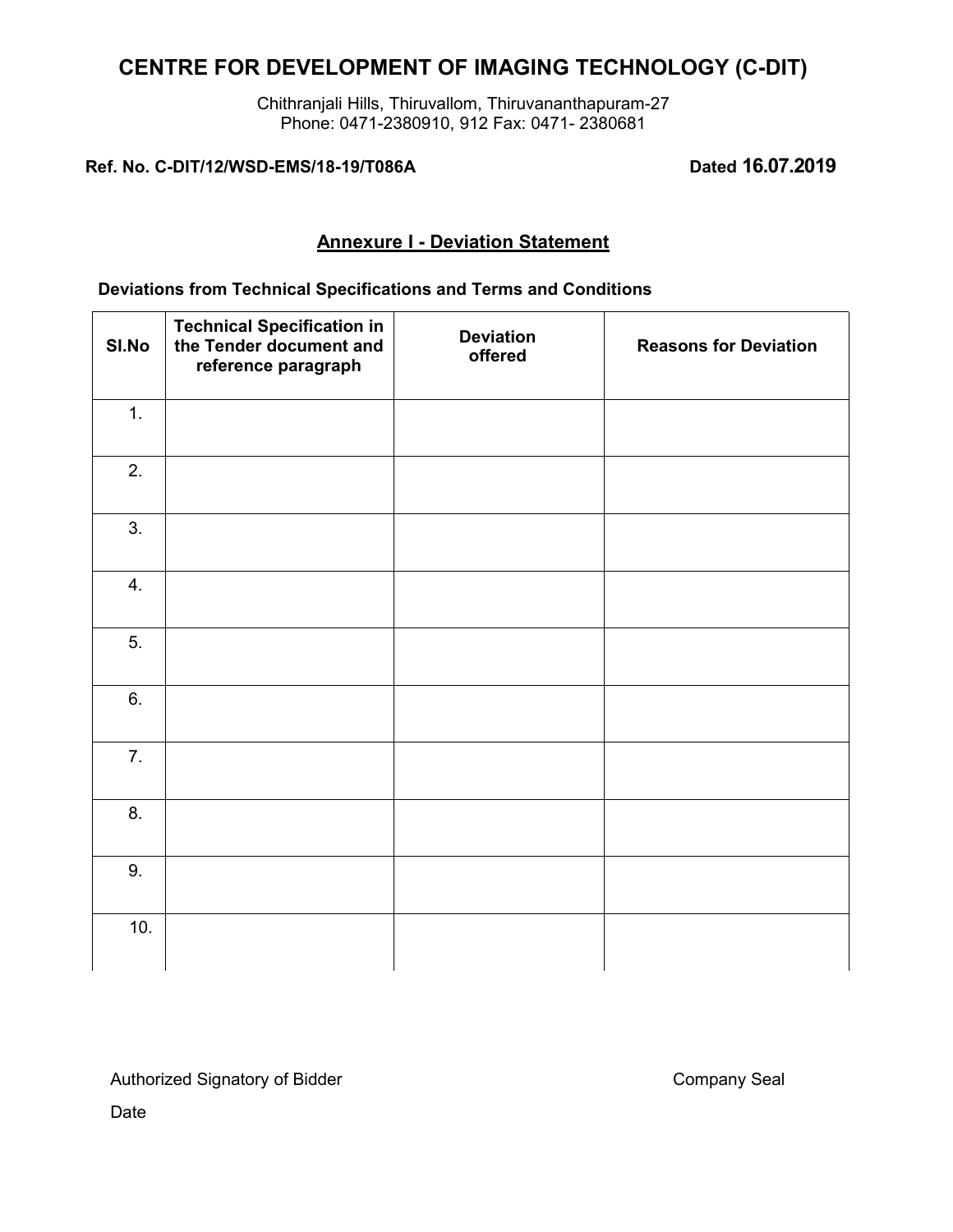Chithranjali Hills, Thiruvallom, Thiruvananthapuram-27 Phone: 0471-2380910, 912 Fax: 0471- 2380681

# **Ref. No. C-DIT/12/WSD-EMS/18-19/T086A Dated 16.07.2019**

# **Annexure II - Bidder Profile**

(All details in appropriate columns should be filled-in. Incomplete details will entail rejection)

- 1. Name of Individual / firm :
- 2. Address :
- 3. Contact number :
- 4. Fax :
- 5. E-mail :
- 6. Year of establishment of Company :
- 7. Work experiences :
- 8. List of Clients with address and telephone numbers to whom the individual/firm has been rendering similar services for the last five years.

### 10. Contact Person

- Name :
- Designation :
- Phone :
- $\bullet$  E-mail :

(Attach the Copies of PAN Card and Firm Registration certificate)

Authorized Signatory of Bidder Company Seal Company Seal Date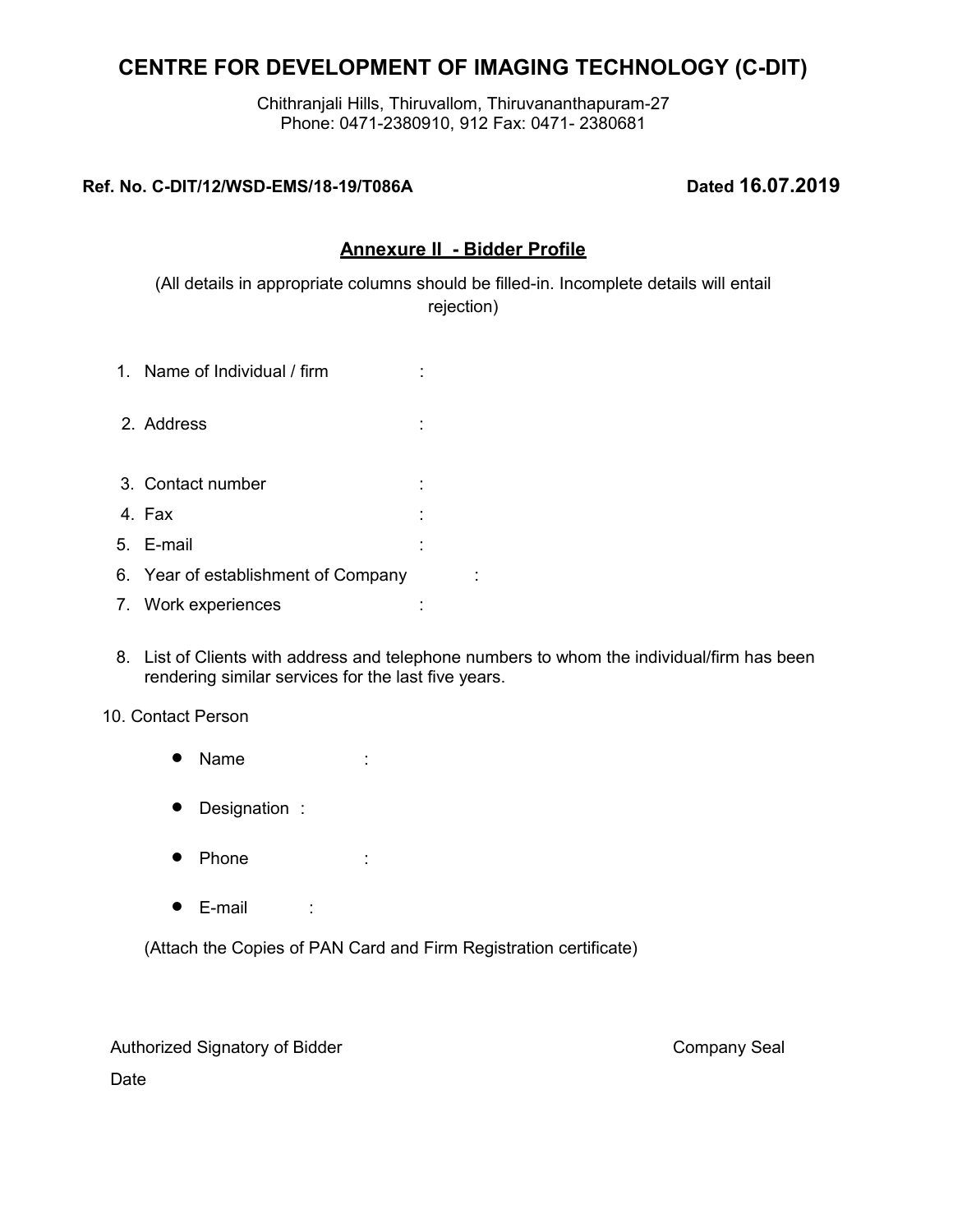Chithranjali Hills, Thiruvallom, Thiruvananthapuram-27 Phone: 0471-2380910, 912 Fax: 0471- 2380681

# **Ref. No. C-DIT/12/WSD-EMS/18-19/T086A Dated 16.07.2019**

# **ANNEXURE III - UNDERTAKING FOR NOT BLACKLISTING**

(To be submitted in the Bidder's letter head)

I/We having our office as mentioned below and declare that I/we have never been blacklisted by any State Government/Central Government or any State/Central PSUS as on the date of bid submission.

Authorized Signatory of Bidder Company Seal Company Seal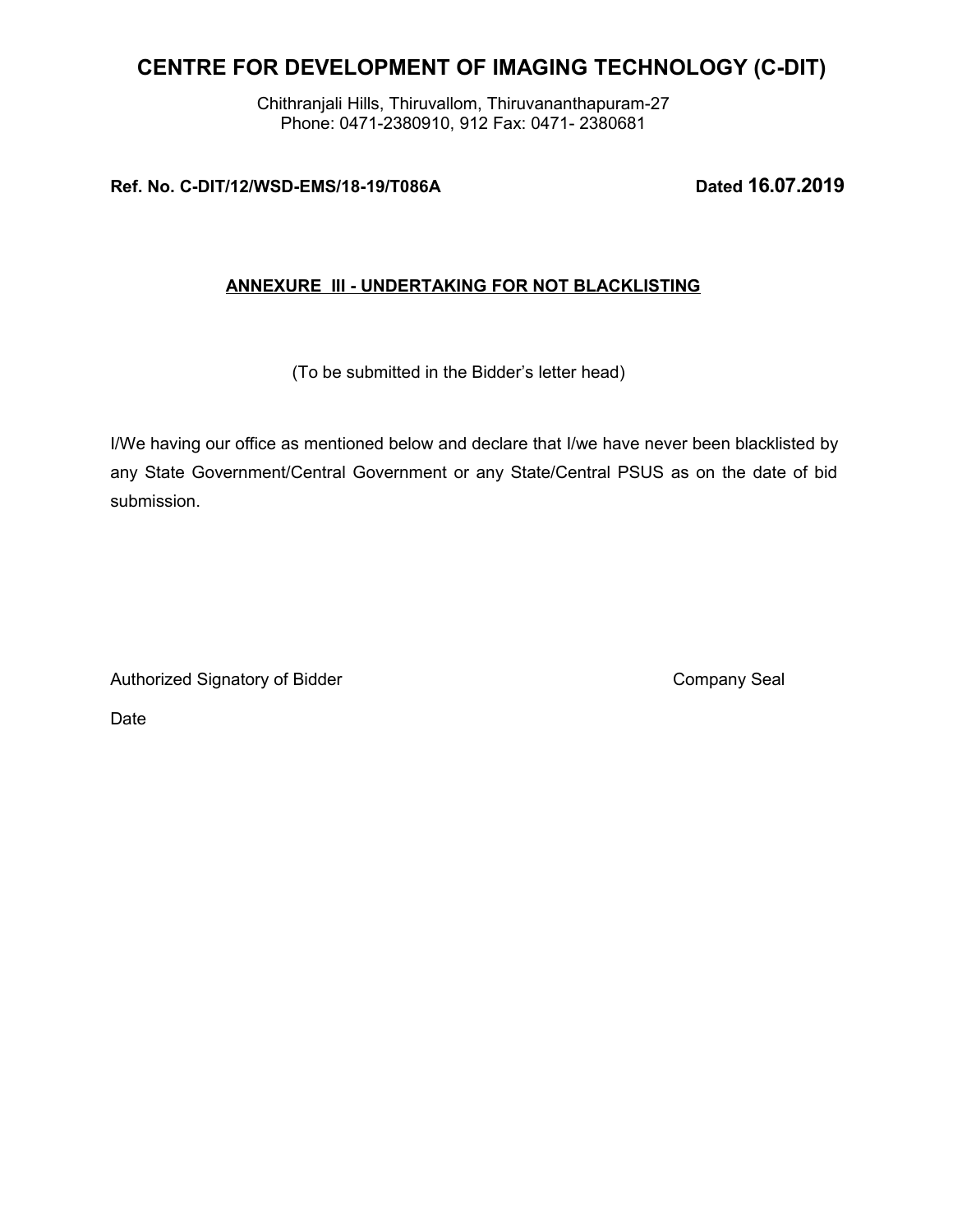Chithranjali Hills, Thiruvallom, Thiruvananthapuram-27 Phone: 0471-2380910, 912 Fax: 0471- 2380681

# **Ref. No. C-DIT/12/WSD-EMS/18-19/T086A Dated 16.07.2019**

# **Annexure IV - Compliance Statement**

| SI <sub>NO</sub> | <b>EMMS</b>                                                                                                                                                                                                                                                                                                                                                                                                             | <b>COMPLIANCE</b> |
|------------------|-------------------------------------------------------------------------------------------------------------------------------------------------------------------------------------------------------------------------------------------------------------------------------------------------------------------------------------------------------------------------------------------------------------------------|-------------------|
| 1                | The proposed mailing Solution should be Opensource and provide access<br>of mails via<br>secured internet access and mobile.                                                                                                                                                                                                                                                                                            |                   |
| $\overline{2}$   | The bidder should provide the proposed detailed Mail Messaging Solution<br>Architecture                                                                                                                                                                                                                                                                                                                                 |                   |
| 3                | The proposed mailing solution should support minimum 200 users and<br>scalable up to 1000 users.                                                                                                                                                                                                                                                                                                                        |                   |
| $\overline{4}$   | The proposed messaging solution should provide administrators an<br>interface to view and manage all the user's configurations from a single<br>application. These include user information, quota etc. If a person leaves<br>the organization then he shall be denied log-in to the mail id allotted to<br>him, at the same time provision should be there to map this mail id to<br>another user for receiving mails. |                   |
| 5                | The proposed messaging solution should support multiple domains on a<br>single system and support standard protocols like POP3/IMAP/HTTP and<br>SMTP.                                                                                                                                                                                                                                                                   |                   |
| $6\phantom{1}6$  | The directory server proposed with the messaging solution should provide<br>user's authentication using LDAP                                                                                                                                                                                                                                                                                                            |                   |
| 7                | All Web mail functionality should be accessible through all supported web<br>browsers including Mozilla Firefox, Google Chrome etc.                                                                                                                                                                                                                                                                                     |                   |
| 8                | The proposed messaging solution should support auto address<br>completion including stored email addresses as they are being typed,<br>including a dynamically updated selection dialog when multiple addresses<br>match                                                                                                                                                                                                |                   |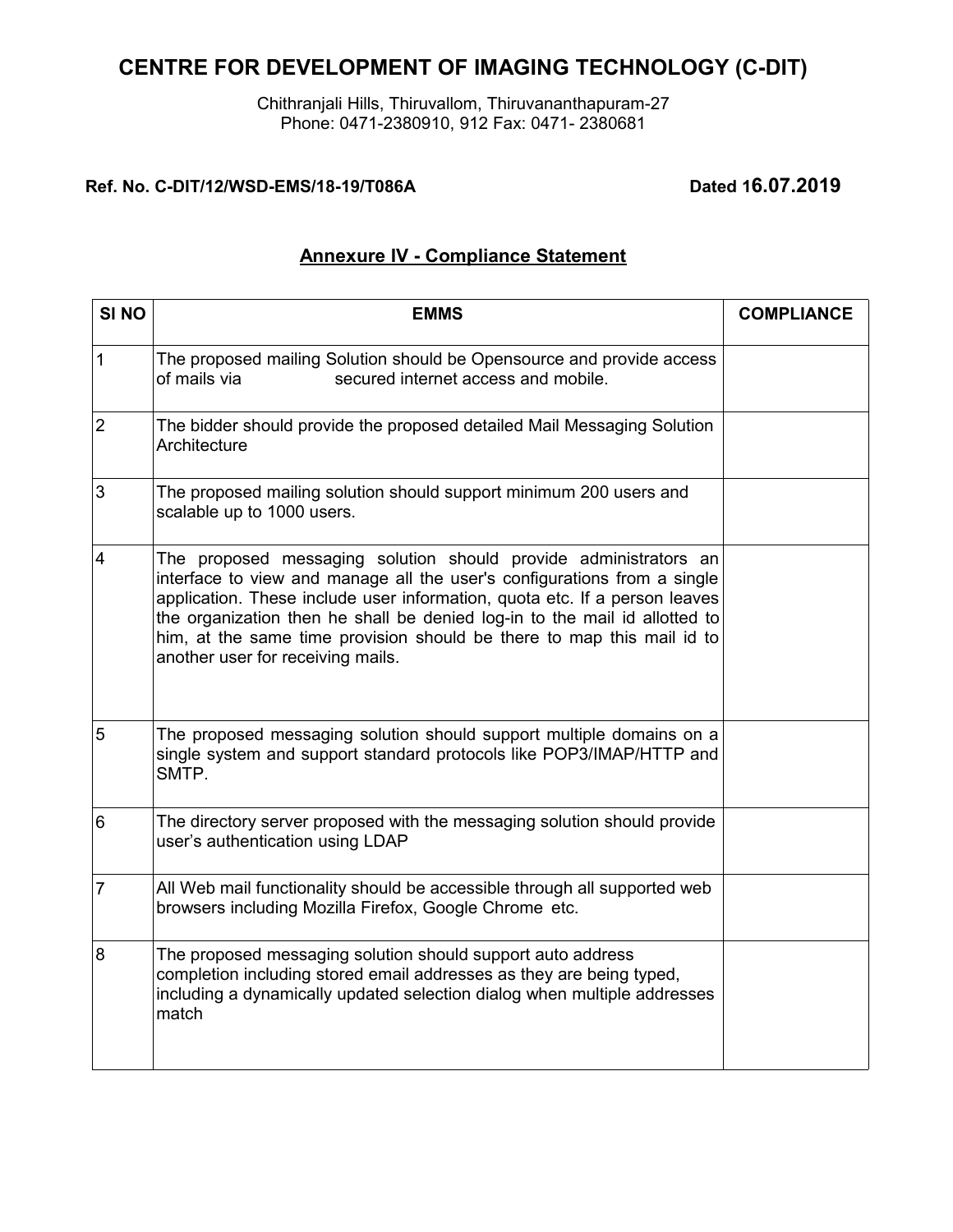| 9               | The proposed mailing solution should have the option to set the number of $\mid$<br>mail entries from 10 to 50 in a single page.                                           |  |
|-----------------|----------------------------------------------------------------------------------------------------------------------------------------------------------------------------|--|
| 10              | The proposed mailing solution should have the ability to keep the copy of<br>all the mails in the server even if it is deleted by the user from his in-box<br>and trash.   |  |
| 11              | The proposed mailing solution should have the ability to add signature to<br>email messages                                                                                |  |
| 12 <sup>2</sup> | The proposed messaging solution should allow users to choose from<br>recipients stored in personal Address Books, shared Address Books or<br>the Global Address List.      |  |
| 13              | The User should be able to change their password and Change of<br>Password at regular interval feature should be provided                                                  |  |
| 14              | The Gateway Antivirus & Antivirus solution should provide Antispam,<br>Antivirus and content filtering protection for the SMTP gateway.                                    |  |
| 15              | The Antivirus and Antispam solution should be integrated with Mail<br>Messaging Solution.                                                                                  |  |
| 16              | The SPAM prevention component should analyze/scan mail on the basis<br>of the techniques like rule Based SPAM filtering;<br>Signature Analysis - Signature based analysis. |  |

Authorized Signatory of Bidder Company Seal